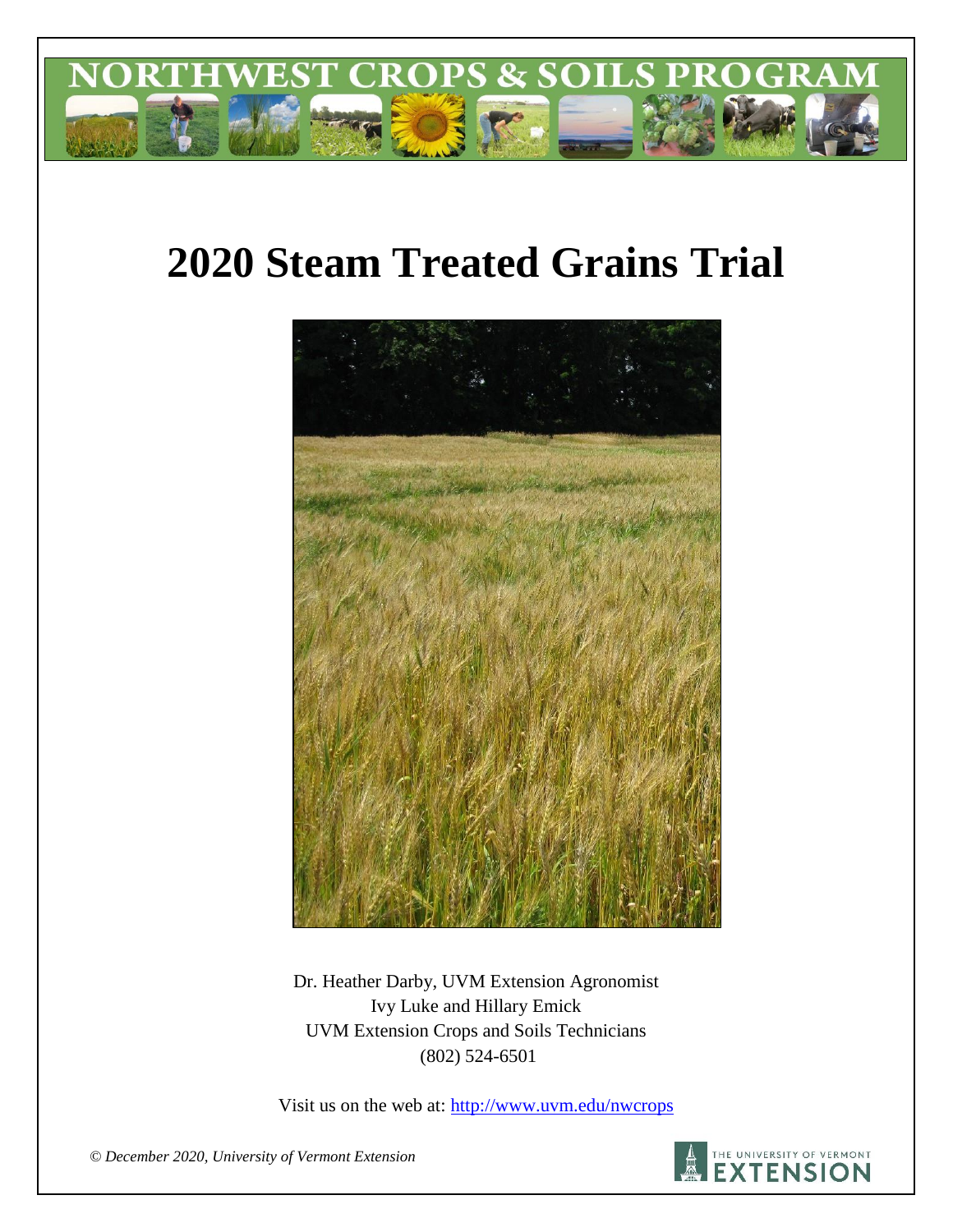## **2012 STEAM TREATED GRAINS TRIAL Dr. Heather Darby, University of Vermont Extension heather.darby[at]uvm.edu**

Locally grown grains, such as wheat and barley, are in high demand in the Northeast for both livestock feed and human consumption. One major challenge that grain growers encounter is infection by fungal diseases, such as loose smut and the infection of *Fusarium* head blight (FHB). Loose smut appears on grains as "smutted grain heads", which are filled with spores that appear black or brown. The spore masses replace the grain heads, so that fewer or no viable kernels are left for harvest. Smutted heads are caused by the fungal pathogen genus *Ustilago*. *Ustilago nuda* commonly infects barley, while *Ustilago tritici* infects wheat. Uncontrolled blights of loose smut not only reduce yield and grain quality but have the potential to wipe out an entire grain crop. In the U.S., seed-borne pathogens are often managed with fungicides, which presents a challenge to organic systems, as organic farmers cannot use conventional fungicides in their practices, but still need successful methods of preventing pathogens that commonly infect grains. Alternatives to fungicides include organic seed amendments and aerated steam treatments. Aerated steam treatments have been used to disinfect contaminated grain to mitigate cereal seed-borne diseases and fungi. The University of Vermont Extension Northwest Crop and Soils (NWCS) Program conducted a trial consisting of steam treated and untreated Prosper spring wheat and Robust 6-row barley to evaluate the effect of steam treatment on grain health, yield, and quality.

# **MATERIALS AND METHODS**

The trial was conducted at Borderview Research Farm in Alburgh, VT. The experimental design was a randomized complete block with four replicates. The treatments were steam treated or non-steam treated certified organic wheat *(var* Prosper) and barley (*var* Robust) seed. The seed lots had been previously identified as being high in loose smut. Prosper is a variety of wheat considered moderately resistant to Fusarium head blight (FHB). Robust is an FHB susceptible barley cultivar. Seeds were treated with steam at High Mowing Organic Seeds (Wolcott, VT). Approximately two pounds of each grain were steam treated at 65℃ for 90 seconds in 1" deep trays. After treatment, the seeds were dried to their original moisture (<14% moisture) over a period of 1 hour in a dehydrator at 30℃ . Steam-treated and untreated barley and wheat were planted on 15-Apr at a seeding rate of 350 live seeds  $m<sup>2</sup>$  into plots that were 5' x 20' (Table 1).

| <b>Location:</b>                | <b>Borderview Research Farm, Alburgh, VT</b> |
|---------------------------------|----------------------------------------------|
| Soil type                       | Benson rocky silt loam 3-8% slope            |
| Previous crop                   | Corn silage                                  |
| Tillage operations              | Disk and spike tooth harrow                  |
| Harvest area (ft.)              | $5 \times 20$                                |
| Seeding rate (live seeds $m2$ ) | 350                                          |
| Planting date                   | $15-Apr$                                     |
| Barley harvest date             | $21-Jul$                                     |
| Wheat harvest date              | $21$ -Jul                                    |

|  |  | Table 1. Agronomic and trial information for the steam treated grains trial, 2020. |  |  |
|--|--|------------------------------------------------------------------------------------|--|--|
|  |  |                                                                                    |  |  |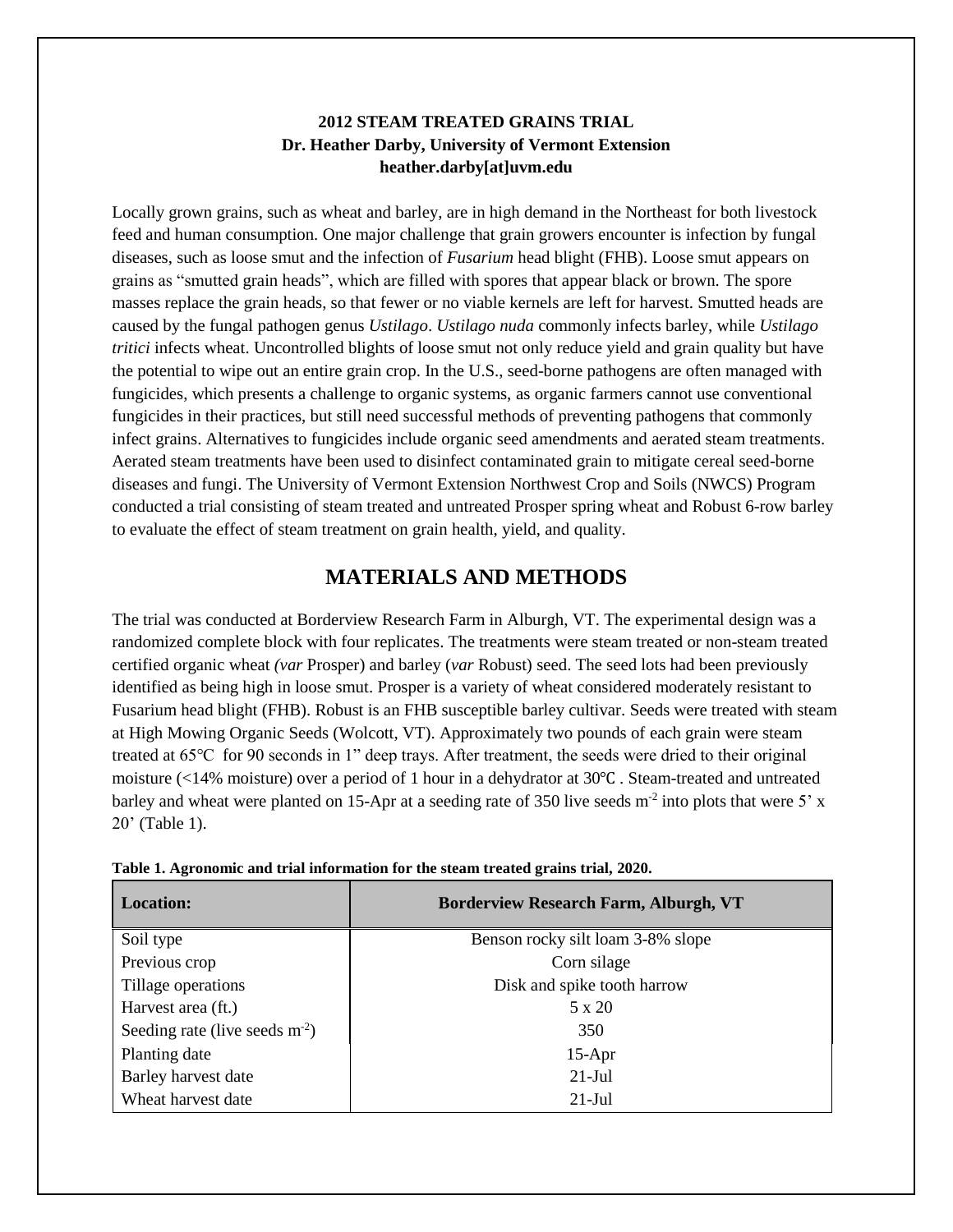On 25-Jun, a smut assessment was done by taking three 1-foot sections and counting the total number and number of smutted heads per section. On 8-Jul, the plots were scouted for powdery mildew, *Fusarium* head blight, and other signs of disease or insect damage in three 1-foot sections. These observations were recorded by percent severity (0-100%) by a visual assessment.

Both the Robust barley and the Prosper spring wheat were harvested on 21-Jul. Grains were harvested with an Almaco SPC50 plot combine. Following the harvest, seeds were cleaned with a small Clipper M2B cleaner (A.T. Ferrell, Bluffton, IN). Grain moisture, test weight, and yield were determined with a DICKEY-John M20P meter and pound scale. A subsample of approximately one pound was collected to determine quality, which was ground into flour with a Perten LM3100 Laboratory Mill, and analyzed for protein content, falling number, and deoxynivalenol (DON) levels. Crude protein (CP) content was analyzed using a Perten Inframatic 8600 Flour Analyzer, and falling numbers were determined (AACC Method 56-81B, AACC Intl., 2000) using a Perten FN 1500 Falling Number Machine. The falling number is related to the amount of sprout damage in the grain and is measured by the time it takes in seconds for a stirrer to fall through a slurry of flour and water to the bottom of a test tube. A falling number greater than 350 indicates low enzymatic activity and good quality. Falling numbers less than 200 indicate high enzymatic activity and poor quality. Grain samples were analyzed for deoxynivalenol (DON) using the Veratox DON 5/5 Quantitative test (NEOGEN Corp.), which has a detection range of 0.5 to 5 ppm. Samples with DON values greater than 1 ppm are considered unsuitable for human consumption.

Data were analyzed using a general linear model procedure of SAS (SAS Institute, 1999). Replications were treated as random effects, and treatments were treated as fixed. Mean comparisons were made using the Least Significant Difference (LSD) procedure where the F-test was considered significant, at p<0.10. Variations in genetics, soil, weather, and other growing conditions can result in variations in yield and quality. Statistical analysis makes it possible to determine whether a difference between treatments is significant or whether it is due to natural variations in the plant or field. At the bottom of each table, a LSD value is presented for each variable (i.e. yield). Least Significant Differences (LSDs) at the 0.10 level of significance are shown. This means that when the difference between two treatments within a column is equal to or greater to the LSD value for the column, there is a real difference between the

treatments 90% of the time. Treatments within a column that have the same letter are statistically similar. In the example to the right, treatment C was significantly different from treatment A, but not from treatment B. The difference between C and B is 1.5, which is less than the LSD value of 2.0 and so these treatments were not significantly different in yield. The difference between C and A is equal to 3.0, which is greater than the LSD value of 2.0

| <b>Treatment</b> | Yield             |
|------------------|-------------------|
| A                | 6.0 <sup>b</sup>  |
| B                | 7.5 <sup>ab</sup> |
| €                | 9.0 <sup>a</sup>  |
| LSD              | 20                |

indicating the yields of these treatments were significantly different from one another. The letter 'a' indicates that treatment B was not significantly lower than the top yielding treatment, indicated in bold.

## **RESULTS**

Seasonal precipitation and temperature were recorded at Borderview Research Farm in Alburgh, VT and are displayed in Table 2. Weather data were recorded with a Davis Instrument Vantage Pro2 weather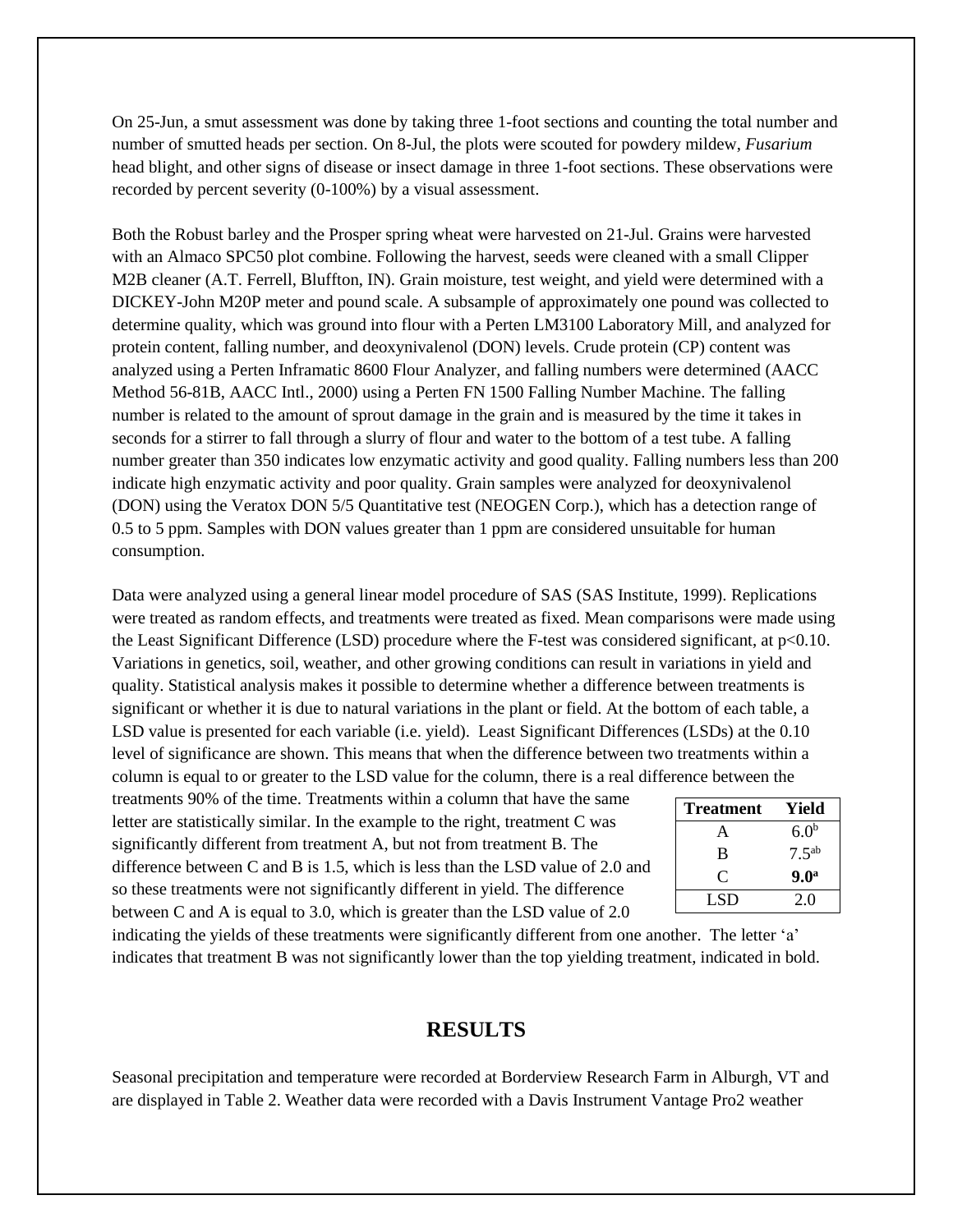station, equipped with a WeatherLink data logger. Precipitation was below average from April through July; overall there was nearly 1 in. less rain during that four-month period. A cool April led to Growing Degree Days (GDDs) lagging behind the 30-year average, followed by a hotter than normal June and July. It was over 4 degrees warmer than normal in July. Plants may have exhibited drought stress as a result of the lack of rain and warm temperatures. A total of 3434 GDDs were accumulated April through July, 56 more than the 30-year normal.

| Alburgh, VT                       | April   | May     | June    | July    |
|-----------------------------------|---------|---------|---------|---------|
| Average temperature $(^{\circ}F)$ | 41.6    | 56.1    | 66.9    | 74.8    |
| Departure from normal             | $-3.19$ | $-0.44$ | 1.08    | 4.17    |
|                                   |         |         |         |         |
| Precipitation (inches)            | 2.09    | 2.35    | 1.86    | 3.94    |
| Departure from normal             | $-0.72$ | $-1.04$ | $-1.77$ | $-0.28$ |
|                                   |         |         |         |         |
| Growing Degree Days (32-95°F)     | 315     | 746     | 1046    | 1326    |
| Departure from normal             | -99     | $-13$   | 35      | 132     |

**Table 2. Temperature and precipitation summary for Alburgh, VT, 2020.**

Based on weather data from a Davis Instruments Vantage Pro2 with WeatherLink data logger. Historical averages are for 30 years of NOAA data (1981-2010) from Burlington, VT.

## *Prosper Spring Wheat*

Populations were measured and plants were scouted for signs of disease and insects prior to harvest. No powdery mildew was observed. Overall, disease and pest pressure were low this season. For spring wheat observed disease severity, there was a statistically significant difference in leaf rust. The steam treated wheat had 0% leaf rust severity compared to 0.750% for the non-steam treated wheat (Table 3). Arthropod damage was significantly lower in the non-steam treated wheat (1.65%) than the steam treated wheat (3.70%). There was no significant difference in the number of smutted heads between the two treatments of spring wheat.

| Table 3. Disease severity and arthropod damage for Prosper spring wheat, Alburgh, VT, 2020. |  |  |  |  |  |
|---------------------------------------------------------------------------------------------|--|--|--|--|--|
|---------------------------------------------------------------------------------------------|--|--|--|--|--|

|                        | Leaf<br>spots | Leaf rust     | Physiological<br>spotting | Arthropod<br>damage | Smutted heads |
|------------------------|---------------|---------------|---------------------------|---------------------|---------------|
| Treatment              |               |               | % severity                |                     | $\%$          |
| None                   | 2.40          | 0.750         | 7.35                      | 1.65                | 0.0264        |
| Steam                  | 2.98          | $0.00\dagger$ | 10.1                      | 3.70                | 0.0366        |
| $LSD(0.10)$ $\ddagger$ | <b>NS¥</b>    | 0.588         | <b>NS</b>                 | 1.39                | <b>NS</b>     |
| Trial mean             | 2.69          | 0.375         | 8.71                      | 2.68                | 0.0315        |

†Top performers are in **bold.**

‡LSD – Least significant difference between treatments at p=0.10.

¥NS – No significant difference between treatments.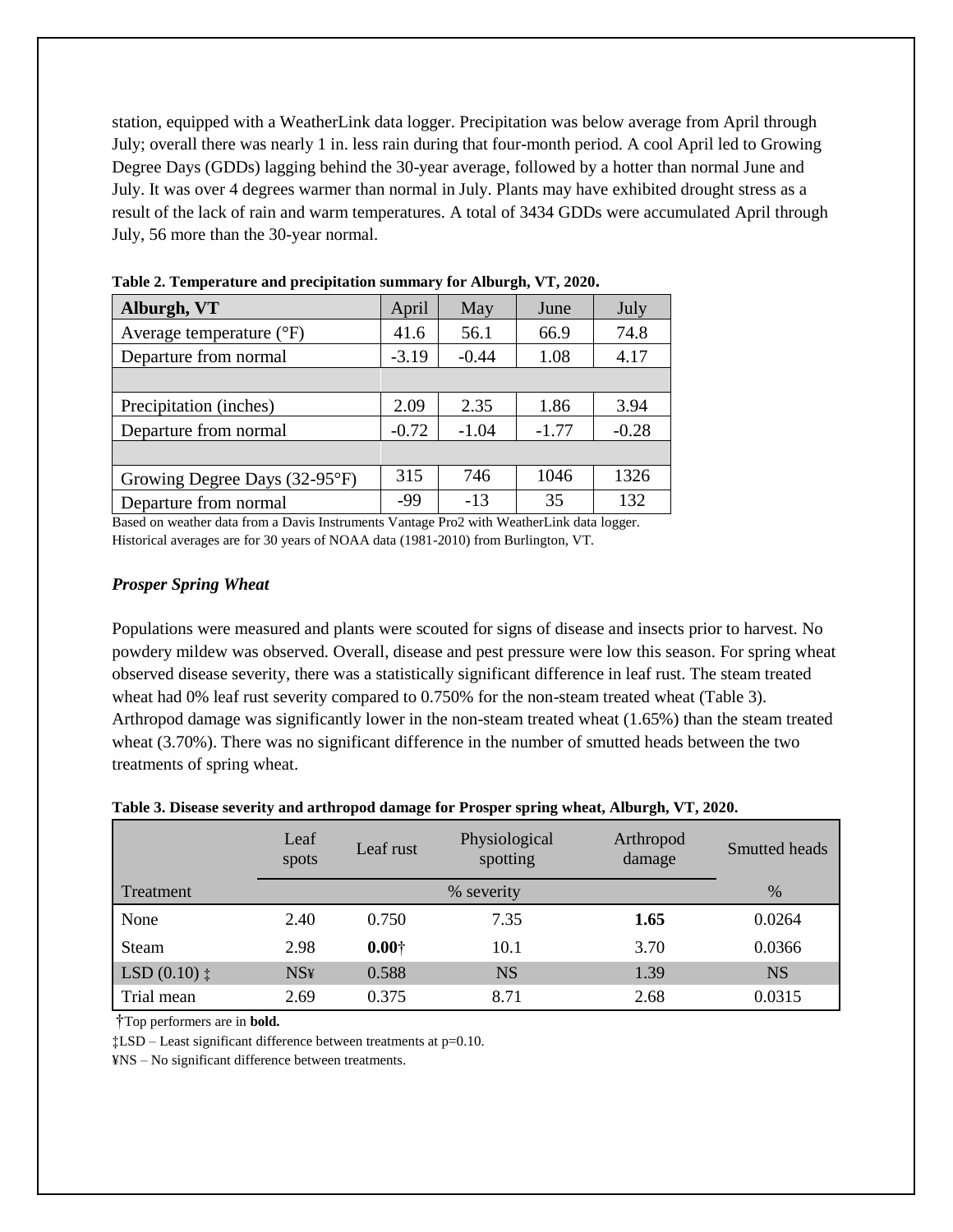Grain moisture, yield, and test weight were measured at harvest (Table 4). Grain moisture at harvest is preferred to be below 14% moisture for optimal grain storage. The non-steam treated wheat had a significantly lower harvest moisture (17.4%) than the steam treated wheat (20.3%). There was no significant difference in yield between the treatments. The average test weight for non-steam treated seeds was significantly higher (57.8 lbs. bu<sup>-1</sup>). Test weight is determined by weighing a known volume of grain, and measures grain density. The higher the test weight, the greater the quality of the grain. The spring wheat treatments did not differ statistically for other quality parameters (Table 5). The DON concentration was not significantly different between treatments.

| Treatment              | Harvest moisture | Yield at 13.5% moisture | Test weight             |
|------------------------|------------------|-------------------------|-------------------------|
|                        | $\%$             | $lbs. ac-1$             | $lbs.$ bu <sup>-1</sup> |
| None                   | $17.4+$          | 2842                    | 57.8                    |
| Steam                  | 20.3             | 2353                    | 54.1                    |
| LSD $(0.10)$ $\dagger$ | 1.88             | NS <sub>‡</sub>         | 2.73                    |
| Trial mean             | 18.8             | 2598                    | 56.0                    |

## **Table 4. Harvest measurements for Prosper spring wheat, Alburgh, VT, 2020.**

†Top performers are in **bold.**

†LSD – Least significant difference between treatments at p=0.10.

‡NS – No significant difference between treatments.

#### **Table 5. Grain quality for Prosper spring wheat, Alburgh, VT, 2020.**

|                | Crude protein at 12% moisture | Falling number | <b>DON</b> |
|----------------|-------------------------------|----------------|------------|
| Treatment      | $\%$                          | Seconds        | ppm        |
| None           | 14.5                          | 329            |            |
| Steam          | 14.7                          | 323            |            |
| LSD $(0.10)$ † | NS <sub>‡</sub>               | NS             | NS         |
| Trial mean     | 14.6                          | 326            |            |

†LSD – Least significant difference between treatments at p=0.10.

‡NS – No significant difference between treatments.

#### *Robust Spring Barley*

Spring barley plants were scouted for signs of disease and insects prior to harvest. Scouting data for powdery mildew, leaf spots, leaf rust, and physiological spotting are displayed in Table 6, and there were no statistical differences between the treatments. Arthropod damage and percentage of smutted heads were also recorded, but there were no significant differences between treatments for either parameter.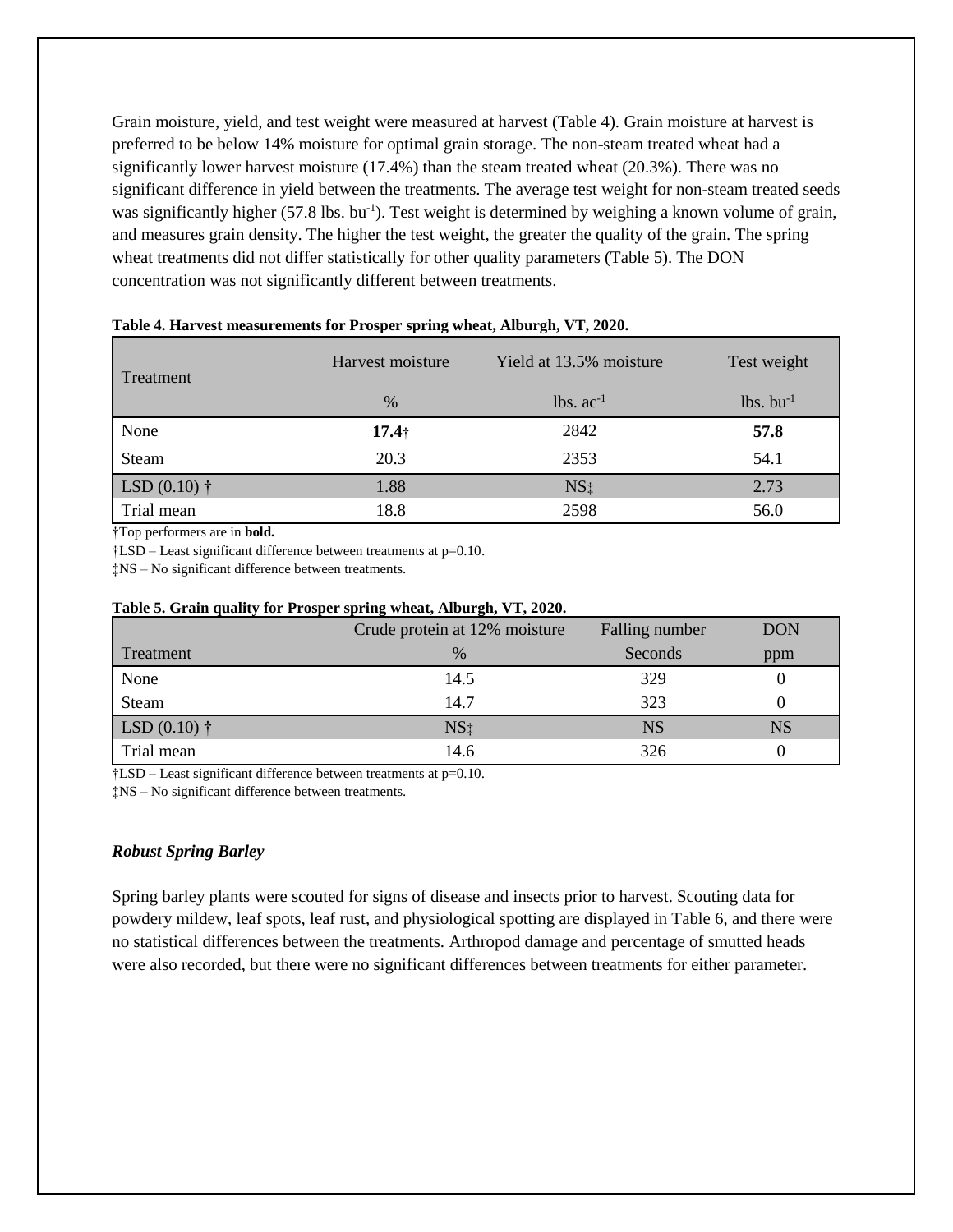|                | Powdery<br>mildew | Leaf<br>spots | Leaf<br>rust | Physiological<br>spotting | Arthropod<br>damage | Smutted<br>heads |
|----------------|-------------------|---------------|--------------|---------------------------|---------------------|------------------|
| Treatment      |                   |               | % severity   |                           |                     | $\%$             |
| None           | 7.24              | 8.28          | 0.250        | 7.08                      | 4.65                | 0.0239           |
| Steam          | 8.41              | 8.25          | 0            | 8.88                      | 20.2                | 0.0147           |
| LSD $(0.10)$ † | NS <sub>‡</sub>   | NS            | NS           | <b>NS</b>                 | <b>NS</b>           | NS               |
| Trial mean     | 7.83              | 8.27          | 0.125        | 7.98                      | 12.4                | 0.0193           |

|  | Table 6. Population and percent disease severity for Robust spring barley, Alburgh, VT, 2020. |  |  |  |
|--|-----------------------------------------------------------------------------------------------|--|--|--|
|  |                                                                                               |  |  |  |

†LSD – Least significant difference between treatments at p=0.10.

‡NS – No significant difference between treatments.

Harvest measurements and grain quality for Robust spring barley are shown in Tables 7 and 8 respectively. Yield, harvest moisture, test weight, and quality did not differ by treatment. All DON concentrations were under 1 ppm.

| Table 7. Har vest incasul ements of Kobust spring barier, Alburgii, VI, 2020. |                     |                               |                         |  |  |
|-------------------------------------------------------------------------------|---------------------|-------------------------------|-------------------------|--|--|
| Treatment                                                                     | Harvest<br>moisture | Yield at $13.5\%$<br>moisture | Test weight             |  |  |
|                                                                               | $\frac{0}{0}$       | $lbs. ac-1$                   | $lbs.$ bu <sup>-1</sup> |  |  |
| None                                                                          | $13.5^{\dagger}$    | 3937                          | 45.0                    |  |  |
| Steam                                                                         | 14.1                | 4121                          | 47.2                    |  |  |
| $LSD(0.10)$ ‡                                                                 | 0.254               | <b>NS¥</b>                    | 1.96                    |  |  |
| Trial mean                                                                    | 13.8                | 4029                          | 46.1                    |  |  |

#### **Table 7. Harvest measurements of Robust spring barley, Alburgh, VT, 2020.**

†Top performers are in **bold.**

‡LSD – Least significant difference between treatments at p=0.10.

¥NS – No significant difference between treatments.

### **Table 8. Grain quality for Robust spring barley, Alburgh, VT, 2020.**

|                        | Crude protein at<br>12% moisture | Falling number | <b>DON</b> |
|------------------------|----------------------------------|----------------|------------|
| Treatment              | $\%$                             | Seconds        |            |
| None                   | 13.0                             | 368            |            |
| Steam                  | 13.0                             | 361            |            |
| LSD $(0.10)$ $\dagger$ | NS <sub>1</sub>                  | <b>NS</b>      | <b>NS</b>  |
| Trial mean             | 13.0                             | 365            |            |

†LSD – Least significant difference between treatments at p=0.10.

‡NS – No significant difference between treatments.

# **DISCUSSION**

Overall, there were few differences between the steam treated and non-steam treated spring grains. Although not considered a seedborne disease, the steam treated Prosper spring wheat had significantly lower leaf rust, perhaps a result of elimination of rust as a seed contaminant. The non-steam treated wheat had significantly less arthropod damage; all other diseases observed were not impacted by the